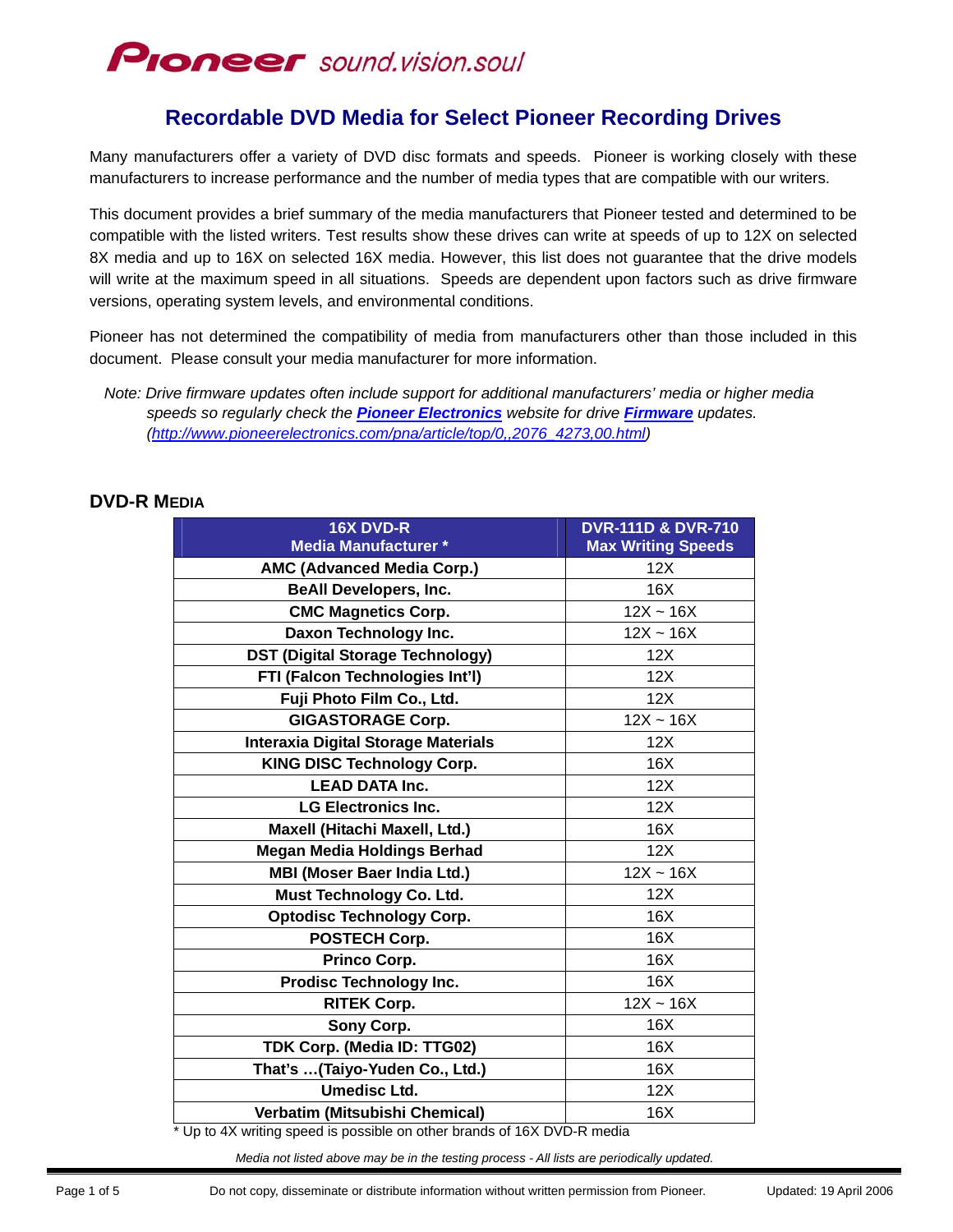## **PIONEEr** sound.vision.soul

| <b>DVD-R Dual Layer (DL)</b><br>Media Manufacturer * | <b>DVR-111D &amp; DVR-710</b><br><b>Max Writing Speeds</b> |
|------------------------------------------------------|------------------------------------------------------------|
| <b>CMC Magnetics Corp.</b>                           | 4Х                                                         |
| <b>RITEK Corp.</b>                                   | 4Х                                                         |
| <b>Verbatim (Mitsubishi Chemical)</b>                | 8X                                                         |

\* Up to 2X writing speed is possible on other brands of DVD-R (DL) media

| <b>8X DVD-R</b>                            | <b>DVR-111D &amp; DVR-710</b> |
|--------------------------------------------|-------------------------------|
| <b>Media Manufacturer *</b>                | <b>Max Writing Speeds</b>     |
| <b>AMC (Advanced Media Corp.)</b>          | 8X                            |
| <b>CMC Magnetics Corp.</b>                 | 12X                           |
| <b>Daxon Technology</b>                    | 8X                            |
| <b>DST (Digital Storage Technology)</b>    | 8X                            |
| Fuji Photo Film Co., Ltd.                  | 8X                            |
| <b>GIGASTORAGE Corp.</b>                   | 8X                            |
| Infomedia Inc.                             | 8X                            |
| <b>Infosmart Technology Ltd.</b>           | 8X                            |
| InfoSource, inc.                           | 8X                            |
| <b>Interaxia Digital Storage Materials</b> | 8X                            |
| Intermedia Co., Ltd.                       | 8X                            |
| <b>KING DISC Technology Corp.</b>          | 8X                            |
| <b>LEAD DATA Inc.</b>                      | 8X                            |
| <b>LG Electronics inc.</b>                 | 8X                            |
| <b>Megan Media Holdings Berhad</b>         | 8X                            |
| Maxell (Hitachi Maxell, Ltd.)              | 12X                           |
| Must Technology Co. Ltd.                   | 8X                            |
| New Star Digital Co. Ltd.                  | 8X                            |
| <b>Optodisc Technology Corp.</b>           | 8X                            |
| <b>POSTECH Corp.</b>                       | 8X                            |
| Princo Corp.                               | 8X                            |
| <b>Prodisc Technology Inc.</b>             | 8X                            |
| <b>RITEK Corp.</b>                         | 8X                            |
| Sony Corp.                                 | 12X                           |
| <b>TCL Corp.</b>                           | 8X                            |
| TDK (Media ID: TTG02)                      | 8X                            |
| TDK (Media ID: TTH01)                      | 12X                           |
| <b>THAIMEDIA Co. Ltd.</b>                  | 8X                            |
| That's (Taiyo-Yuden Co., Ltd.)             | 12X                           |
| <b>Umedisc Ltd.</b>                        | 8X                            |
| <b>Vanguard Disc Inc.</b>                  | 8X                            |
| Verbatim (Mitsubishi Chemical)             | 8X                            |

\* Up to 4X writing speed is possible on other 8X DVD-R media brands

*Note: Media ID is the identifier created from a combination of letters and numbers that is unique to a specific media. For Media ID information prior to purchase, please contact the media manufacturer.*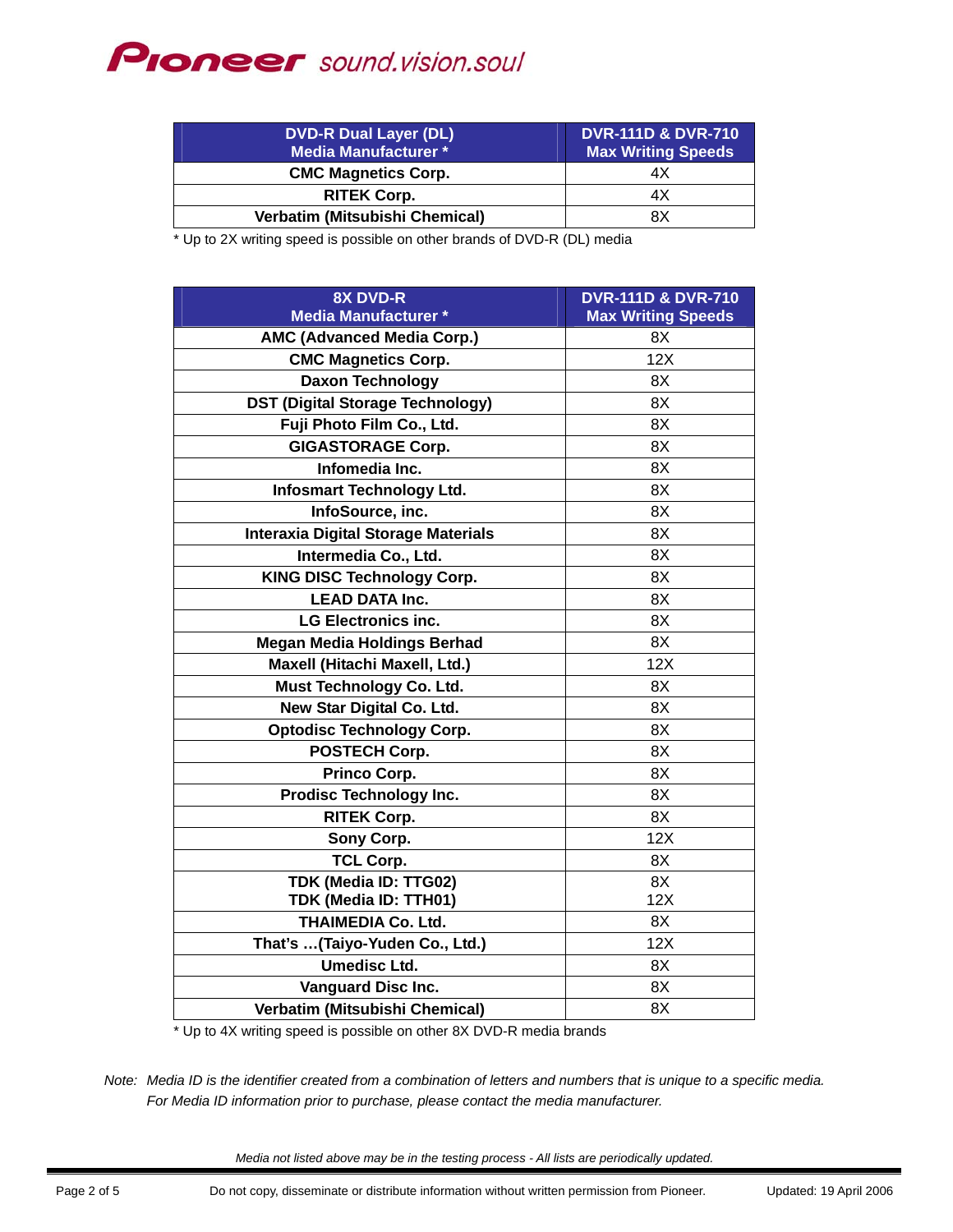## **Proneer** sound.vision.soul

#### **+R MEDIA**

| 16X DVD+R<br><b>Media Manufacturer *</b>           | <b>DVR-111D &amp; DVR-710</b><br><b>Max Writing Speeds</b> |
|----------------------------------------------------|------------------------------------------------------------|
| <b>BeAll Developers, Inc.</b>                      | 12X                                                        |
| <b>CMC Magnetics Corp.</b>                         | 12X                                                        |
| <b>Daxon Technology</b>                            | $12X - 16X$                                                |
| <b>DST (Digital Storage Technology)</b>            | 12X                                                        |
| <b>E-TOP Navigator Technology Inc.</b>             | 12X                                                        |
| FTI (Falcon Technologies Int'l)                    | 12X                                                        |
| <b>GIGASTORAGE Corp.</b>                           | 12X                                                        |
| Infomedia Inc.                                     | 12X                                                        |
| InfoSource, inc.                                   | 12X                                                        |
| <b>Interaxia Digital Storage Materials</b>         | 12X                                                        |
| <b>LEAD DATA Inc.</b>                              | 12X                                                        |
| <b>LG Electronics Inc.</b>                         | 12X                                                        |
| <b>MAM-E (Manufacturing Advanced Media Europe)</b> | 12X                                                        |
| Maxell (Hitachi Maxell, Ltd.)                      | 16X                                                        |
| <b>MBI (Moser Baer India Ltd.)</b>                 | 12X                                                        |
| <b>MJC Singapore Pte Ltd.</b>                      | 12X                                                        |
| Must Technology Co. Ltd.                           | 12X                                                        |
| <b>Optodisc Technology Corp.</b>                   | 12X                                                        |
| <b>Philips Electronics</b>                         | 16X                                                        |
| POSTECH Corp.                                      | 12X                                                        |
| <b>Prodisc Technology Inc</b>                      | 12X                                                        |
| <b>Ricoh Electronics, Inc.</b>                     | 12X                                                        |
| <b>RITEK Corp.</b>                                 | 12X                                                        |
| Sony Corp.                                         | 16X                                                        |
| <b>TDK Corp.</b>                                   | 16X                                                        |
| That's (Taiyo-Yuden Co., Ltd.)                     | 16X                                                        |
| <b>Umedisc Ltd.</b>                                | 12X                                                        |
| Verbatim (Mitsubishi Chemical)                     | 16X                                                        |
| Wealth Fair investments, Inc.                      | 12X                                                        |

\* Up to 4X writing speed is possible on other brands of 16X +R media

| DVD+R Double Layer (DL)        | <b>DVR-111D &amp; DVR-710</b> |
|--------------------------------|-------------------------------|
| Media Manufacturer * \         | <b>Max Writing Speeds</b>     |
| Verbatim (Mitsubishi Chemical) | 8Χ                            |

\* Up to 2.4X writing speed is possible on other brands of +R (DL) media

*Note: Media ID is the identifier created from a combination of letters and numbers that is unique to a specific media. For Media ID information prior to purchase, please contact the media manufacturer.*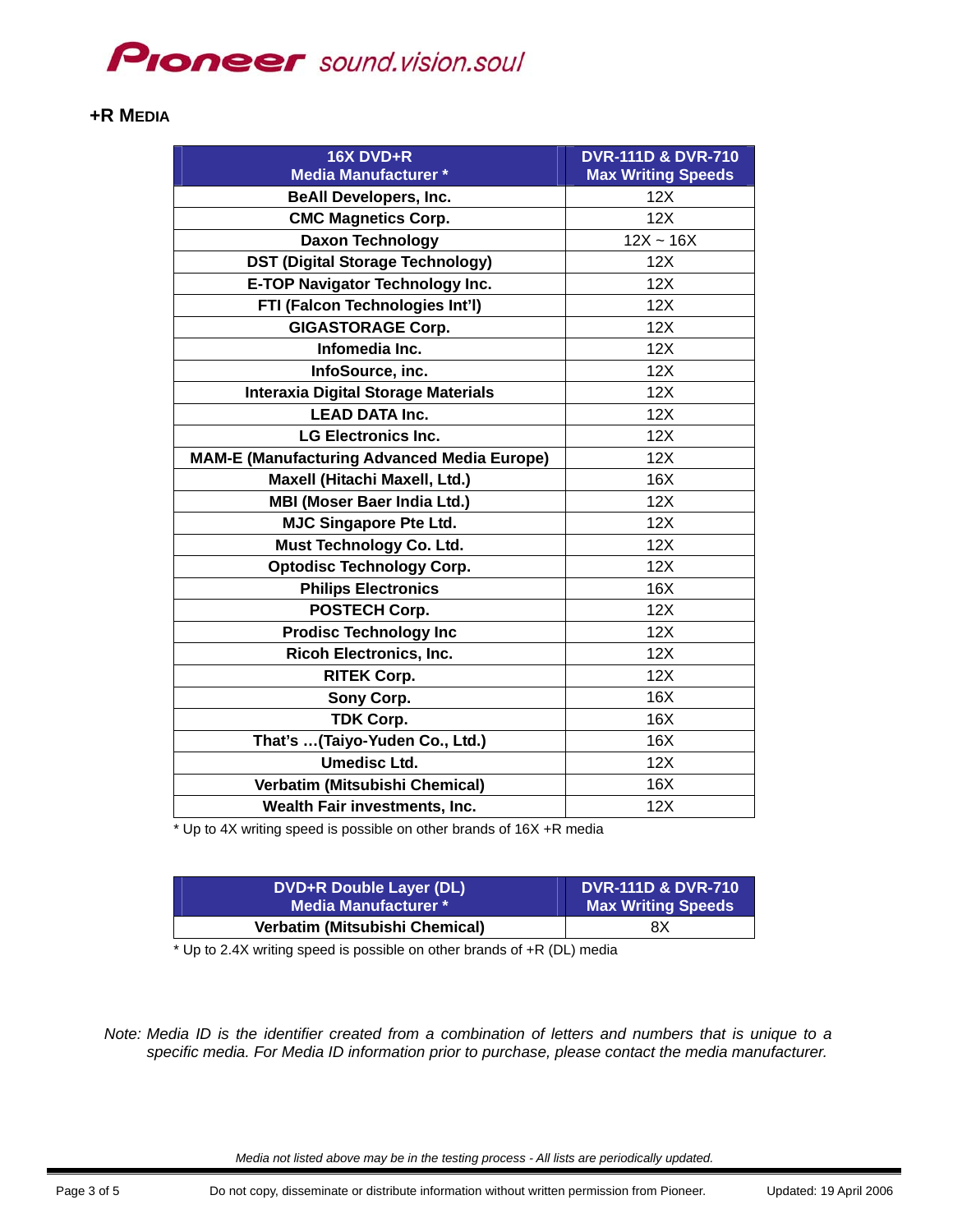# **PIONEEF** sound.vision.soul

| 8X DVD+R                                           | <b>DVR-111D &amp; DVR-710</b> |
|----------------------------------------------------|-------------------------------|
| <b>Media Manufacturer *</b>                        | <b>Max Writing Speeds</b>     |
| <b>AMC (Advanced Media Corp.)</b>                  | 8Χ                            |
| <b>BeALL Developers, Inc.</b>                      | 8X                            |
| <b>CMC Magnetics Corp.</b>                         | 8X                            |
| <b>Daxon Technology</b>                            | 8X                            |
| <b>Digital Disc Dessau GmbH</b>                    | 8X                            |
| <b>Eastgate Technology Ltd.</b>                    | 8X                            |
| Infodisc Technology Co., Ltd.                      | 8X                            |
| Infomedia Inc.                                     | 8X                            |
| <b>Infosmart Technology Ltd.</b>                   | 8X                            |
| InfoSource, inc.                                   | 8X                            |
| <b>Interaxia Digital Storage Materials</b>         | 8X                            |
| Intermedia Co., Ltd.                               | 8X                            |
| <b>LEAD DATA Inc.</b>                              | 8X                            |
| <b>MAM-E (Manufacturing Advanced Media Europe)</b> | 8X                            |
| Maxell (Hitachi Maxell, Ltd.)                      | 12X                           |
| <b>MBI (Moser Baer India Ltd.)</b>                 | 8X                            |
| <b>Megan Media Holdings Berhad</b>                 | 8X                            |
| <b>MPO Disque Compact</b>                          | 8X                            |
| Must Technology Co. Ltd.                           | 8X                            |
| <b>Optodisc Technology Corp.</b>                   | 8X                            |
| <b>Philips Electronics</b>                         | $8X - 12X$                    |
| <b>Prodisc Technology Inc.</b>                     | 8X                            |
| <b>Ricoh Electronics, Inc.</b>                     | 8X                            |
| <b>RITEK Corp.</b>                                 | 8X                            |
| Sky Media Mfg. S.A.                                | 8X                            |
| Sony Corp.                                         | 12X                           |
| <b>TDK Corp.</b>                                   | 12X                           |
| That's (Taiyo-Yuden Co., Ltd.)                     | 12X                           |
| <b>Umedisc Ltd.</b>                                | 8X                            |
| Verbatim (Mitsubishi Chemical)                     | 12X                           |
| Viva Optical Disc Mfg Ltd.                         | 8X                            |
| Wealth Fair investments, Inc.                      | 8X                            |

\* Up to 4X writing speed is possible on other brands of 8X +R media

### **DVD-RW MEDIA**

| <b>6X DVD-RW</b><br><b>Media Manufacturer *</b> | <b>DVR-111D &amp; DVR-710</b><br><b>Max Writing Speeds</b> |
|-------------------------------------------------|------------------------------------------------------------|
| <b>CMC Magnetics Corp.</b>                      | 6X                                                         |
| <b>JVC (Victor Company of Japan)</b>            | 6X                                                         |
| <b>RITEK Corp.</b>                              | 6X                                                         |
| <b>TDK Corp.</b>                                | 6X                                                         |
| Verbatim (Mitsubishi Chemical)                  | 6X                                                         |

\* Up to 4X writing speed is possible on other brands of DVD-RW media